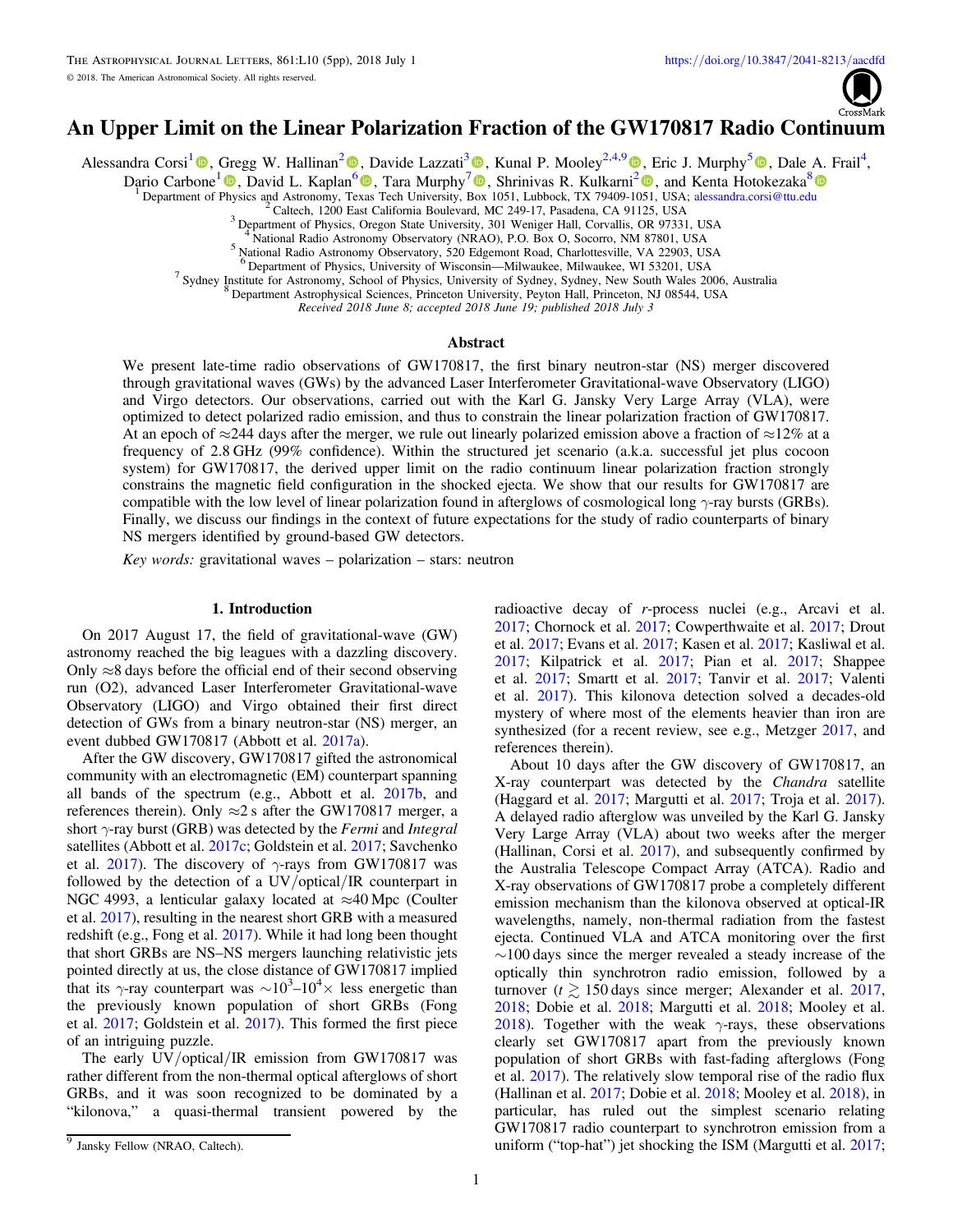Troja et al. [2017](#page-4-0)), which is usually invoked to explain cosmological GRB afterglows (e.g., Sari [1999](#page-4-0)).

Broadly speaking, two main scenarios have been proposed to explain GW170817 non-thermal emission: (i) A successful structured jet (a.k.a. successful jet-cocoon system) composed of an outflow with a narrow, highly relativistic core (similar to cosmological GRB jets) initially directed away from our line of sight (off-axis), plus slower-moving wings (e.g., Kasliwal et al. [2017;](#page-4-0) Lazzati et al. [2017a](#page-4-0), [2017b](#page-4-0), [2017c](#page-4-0); Margutti et al. [2018](#page-4-0)); (ii) A choked-jet scenario where the jet is unable to break out of the neutron-rich dynamical ejecta, and the bulk of the energy is imparted to a radially stratified and quasi-spherical (QS; or wide-angle) mildly relativistic cocoon (Kasliwal et al. [2017](#page-4-0); Nakar & Piran [2017,](#page-4-0) [2018](#page-4-0); Gottlieb et al. [2018](#page-4-0); Mooley et al. [2018](#page-4-0)). We note that a dynamical ejecta model where radio emission arises from the fast tail of the dynamical merger ejecta has also been proposed (e.g., Hotokezaka et al. [2018](#page-4-0)), but is somewhat unlikely given the sharp peak and fast decline of the radio light curve (e.g., Alexander et al. [2018;](#page-3-0) Dobie et al. [2018](#page-3-0)). Thus, in what follows, we will not discuss this third scenario further.

While scenarios (i) and (ii) above imply very different geometries for the outflow, there are sufficient free model parameters making it impossible to distinguish them based on the total radio intensity alone (e.g., Margutti et al. [2018](#page-4-0)). Fortunately, detecting a polarized radio signal from GW170817 can provide a useful discriminant. Indeed, the presence of a large degree ( $\approx$ 20%) of linear polarization in the radio continuum would be a "smoking gun" for a high degree of asymmetry, and hence favor the jet scenario (i) (e.g., Rossi et al. [2004](#page-4-0); Lazzati et al. [2017c](#page-4-0); Gill & Granot [2018](#page-3-0); Nakar et al. [2018](#page-4-0)). In the absence of substantial linearly polarized emission, even though scenario (i) cannot be ruled out, strong constraints can be set on the structure of the post-shock magnetic field (e.g., Ghisellini & Lazzati [1999;](#page-3-0) Sari [1999](#page-4-0); Rossi et al. [2004](#page-4-0); Gill & Granot [2018;](#page-3-0) Nakar et al. [2018](#page-4-0)).

Motivated by the above considerations, here we present polarization observations of GW170817 radio counterpart. Our upper limit rules out strong linearly polarized GHz emission and, within the structured jet scenario, sets stringent constraints on the structure of the magnetic field within the shocked ejecta. This Letter is organized as follows. In Section 2 we describe our observations and data reduction; in Section 3 we discuss our results; in Section [4](#page-3-0) we summarize and conclude.

#### 2. Radio Observations and Data Reduction

We observed the field of GW170817 with the Karl G. Jansky VLA in its most extended (A) configuration on multiple epochs between 2018 March 02.321 UTC and 2018 May 12.168 UTC (via projects VLA/17B-397; PI: K. P. Mooley; and VLA/18A-457; PI: A. Corsi). These observations were carried out in the S-band, at a nominal central frequency of  $\approx$ 3 GHz, and with a nominal 2 GHz bandwidth. We included bandpass, flux density, and polarization position angle calibration scans on 3C286. The unpolarized source J1407+2827 was observed to calibrate for polarization leakage. During all epochs, J1248 −1959 was used as our phase calibrator.

The VLA data were first calibrated using the VLA automated calibration pipeline available in CASA, which is designed for Stokes I continuum calibration. Because our phase calibrator J1248−1959 is marginally resolved at the longest baselines of the VLA in its A configuration, we restricted the UV range for

this calibrator to  $\leq 200 \text{ k} \lambda$  in all gain calibrator calls within the automated calibration pipeline. After the automated calibration, we set the polarization model for our polarized calibrator 3C286 (11.2% fractional polarization, and polarization angle of 33°; Perley & Butler [2013](#page-4-0)). Then, polarization calibration steps were carried out using the automated pipeline calibration tables for pre-calibration. Specifically, we first solved for the crosshand (RL, LR) delays due to the residual delay difference on the reference antenna used for the original delay calibration. Then, we solved for the instrumental polarization (the frequencydependent leakage terms, also referred to as "D-terms") using the unpolarized source J1407+2827. For all our observations, we found leakages of  $\leq 15\%$  for most antennas and spectral windows. Having calibrated the instrumental polarization, we carried out a frequency-dependent position angle calibration using the source 3C286. We found that the residual RL phase on the reference antenna (after taking out the cross-hand delays) spanned about  $10^{\circ}-15^{\circ}$  across most spectral windows.

After calibrating and visually inspecting the data for any further flagging, we run the CLEAN algorithm (Högbom [1974](#page-4-0)) in interactive mode to image the fully calibrated Stokes IQUV, and derive single-epoch sensitivities. In the cleaning process, we used a natural weighting of the visibilities so as to maximize the map point source sensitivity. We applied the same source mask to all polarizations, and used a pixel of size  $0\frac{1}{2}$  (so as to oversample the synthesized beam, which was of  $\approx 0''85 \times 1''5$  in our observations). A summary of our results is reported in Table [1.](#page-2-0) For each observation, we give the central UTC, the epoch in days since GW170817 merger time (2017 August 17.528 UTC), the total duration of the observation (including calibration), the central observing frequency, and the rms sensitivity reached in Stokes  $Q, U$ (we do not discuss Stokes V here, i.e., circular polarization, as no emission is expected or seen in this polarization state). In Table [1](#page-2-0) we also report the sensitivity reached by co-adding our last four observations (which have comparable rms), and imaging the resulting data set following the same procedure described above for the single epochs. The rms sensitivity reached in Stokes  $Q$  and  $U$  after co-adding is  $\approx$ 1.7 µJy beam<sup>-1</sup>.

Using a circular region centered on the position of GW170817  $(\alpha = 13^{\text{h}}09^{\text{m}}48\degree 071$  and  $\delta = -23^{\circ}22^{\prime}53^{\prime\prime}\degree 37$ , J2000; e.g., Hallinan et al. [2017;](#page-4-0) Kasliwal et al. [2017](#page-4-0)) and with an area comparable to that of the FWHM synthesized beam, we calculate the peak brightness measured in Stokes  $Q$  and Stokes  $U$  at the various epochs, and in the co-added data set. In all cases we find that the measured Stokes Q and U peak brightness at the GW170817 location is below  $<$ 3  $\times \sigma_{Q,U}$  where  $\sigma_{Q,U}$  is the map rms. Thus, all our polarization observations yielded non-detections in Stokes Q and U.

## 3. Results and Discussion

In our March 2 UTC observation, which had the shortest duration (Table [1](#page-2-0)), we measure  $p = \sqrt{Q^2 + U^2/\sigma_{U,V}} \approx 3.0$ (where  $\sigma_{U,V} = 4.5 \,\mu\text{Jy beam}^{-1}$  $\sigma_{U,V} = 4.5 \,\mu\text{Jy beam}^{-1}$  $\sigma_{U,V} = 4.5 \,\mu\text{Jy beam}^{-1}$ ; see Table 1) at 2.8 GHz. Accounting for Ricean bias, we thus set a 99% confidence upper limit of  $p < 5.2$  (Vaillancourt [2006](#page-4-0)). The Stokes I peak brightness measured at this epoch is  $(75.9 \pm 6.4)\mu Jy$  (this includes a 5% absolute flux density calibration error), and thus the corresponding upper limit on the linear polarization fraction is  $\Pi = \sqrt{Q^2 + U^2}/I \lesssim 31\%$  at ≈197 days since merger.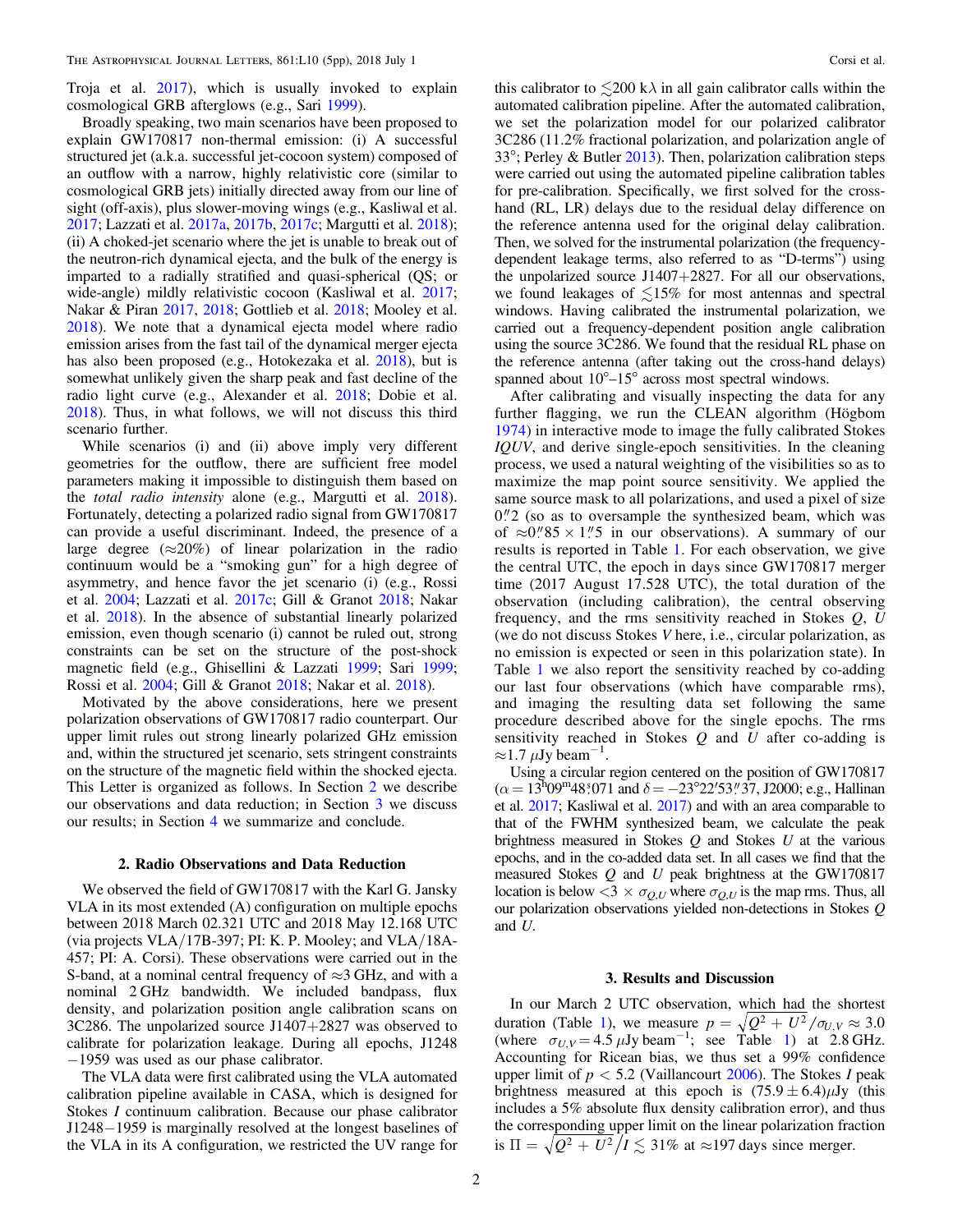<span id="page-2-0"></span>

| Schsitt (Reaction in Our VEA Foldmanon Observations of GWT/0017 |                                                         |                              |       |                                                  |                                      |
|-----------------------------------------------------------------|---------------------------------------------------------|------------------------------|-------|--------------------------------------------------|--------------------------------------|
| <b>UTC</b>                                                      | Epoch<br>$\frac{1}{2}$ (days since 2017 Aug 17.528 UTC) | $\Delta T_{\rm obs}$<br>(hr) | (GHz) | Stokes $Q$ rms<br>$(\mu Jv \, \text{beam}^{-1})$ | Stokes U rms<br>$(\mu Jy beam^{-1})$ |
| 2018 March 02.321                                               | 197                                                     |                              | 3.0   | 4.5                                              | 4.5                                  |
| 2018 March 25.344                                               | 220                                                     | 3.5                          | 2.8   | 3.3                                              | 3.3                                  |
| 2018 March 26.310                                               | 221                                                     | 3.5                          | 2.8   | 3.4                                              | 3.4                                  |
| 2018 May 11.167                                                 | 267                                                     |                              | 2.8   |                                                  | 3.4                                  |

2018 May 12.168 268 3.5 2.8 3.4 3.4 2018 March 25–May 12 244 ± 24 3.5  $\times$  4 2.8 1.7 1.7 1.7 1.7

Table 1 Sensitivity Reached in our VLA Polarization Observations of GW170817

From the co-added map derived using our last four observations with comparable rms sensitivity (Table 1 and Figure 1), we get  $p = \sqrt{Q^2 + U^2/\sigma_{U,V}} \approx 1.7$  (where  $\sigma_{U,V} =$  $1.7 \mu$ Jy beam<sup>-1</sup>; see Table 1) at 2.8 GHz and at a mean epoch of  $\approx$ 244 days since merger, which implies a 99% upper limit on p of  $p < 3.8$  (Vaillancourt [2006](#page-4-0)). The Stokes I peak brightness measured for GW170817 in the co-added image is of  $(51.9 \pm 3.3)\mu$ Jy beam<sup>-1</sup> (fully consistent with the turnover trend identified by Dobie et al. [2018](#page-3-0)). Thus, our most stringent upper limit on the linear polarization fraction of GW170817 is of  $\Pi = \sqrt{Q^2 + U^2/I} \lesssim 12\%$  at ≈244 days since merger (Figure [2](#page-3-0)).

As discussed in Section [1,](#page-0-0) a successful structured jet (scenario (i)) and a choked-jet-cocoon system (scenario (ii)) can both explain the observed radio light curve of GW170817 (e.g., Hallinan et al. [2017;](#page-4-0) Kasliwal et al. [2017](#page-4-0); Lazzati et al. [2017c](#page-4-0); Gill & Granot [2018](#page-3-0); Margutti et al. [2018;](#page-4-0) Mooley et al. [2018;](#page-4-0) Nakar & Piran [2018](#page-4-0)). Thus, polarization observations have been proposed as a way to break this degeneracy and discriminate between scenarios (i) and (ii) (Lazzati et al. [2017c;](#page-4-0) Gill & Granot [2018;](#page-3-0) Nakar et al. [2018](#page-4-0)). The predictions for the linear polarization near the peak of the radio light curve are indeed substantially different in these two cases. For a given magnetic field configuration, the successful jet scenario produces a larger polarization than that expected for a quasi-spherical (QS) outflow. However, for both outflow structures, the predicted polarization fraction also depends strongly on the configuration of the magnetic field (which is usually assumed to be completely tangled in the plane of the shock). Specifically, the degree of linear polarization is maximum for a magnetic field fully contained within the plane of the shock, and decreases with an increasing magnetic field component in the direction of the shock normal. This effect can be parametrized by the ratio  $b = 2 \langle B_{\rm sn}^2 \rangle / \langle B_{\rm sp}^2 \rangle$ , where  $b = 0$  is for a magnetic field fully contained in the plane of the shock, while for  $b > 0$  the component of the field along the shock normal also contributes to the emission (Gill & Granot [2018](#page-3-0)).

In Figure [2](#page-3-0) we show the predictions by Gill  $&$  Granot ([2018](#page-3-0)) for the linear polarization fraction of the radio continuum from a successful structured jet with a power-law distribution of energy and Lorentz factors (PLJ; black lines). Similar predictions for the case of a radially stratified QS ejecta are also shown (blue dotted line). These predictions strongly depend on the value of  $b$ , but for the QS ejecta case we only show  $b = 0$  as larger values of b would imply even smaller degrees of linear polarization.

As evident from Figure [2,](#page-3-0) our VLA linear polarization fraction upper limit (downward-pointing triangle) excludes a structured jet model with  $b = 0$ , and requires  $b > 0.5$ . We note that analogous magnetic field configurations are inferred



Figure 1. Top: Stokes  $Q$  intensity map of the co-added observations of the GW170817 field carried out in the S-band between March 25 and May 12 (see Table 1). Stokes I contours of GW170817 radio counterpart are also shown (white; 20%, 40%, 60%, and 80% relative emission contours). GW170817 radio counterpart is located at  $\alpha = 13^{\text{h}}09^{\text{m}}48^{\text{s}}071$ ,  $\delta = -23^{\circ}22'53''37$  (J2000; e.g., Hallinan et al. [2017](#page-4-0); Kasliwal et al. [2017](#page-4-0)). The Stokes I intensity contours of the host galaxy of GW170817 are also overlaid (bottom-right portion of the panel). The FWHM synthesized beam ellipse is shown in magenta. Bottom: same as the top panel, but for the Stokes  $\bar{U}$  intensity map.

comparing optical data of long-duration GRBs with various predictions for the expected optical polarization fraction. Analytic models of long GRBs (Ghisellini & Lazzati [1999](#page-3-0); Sari [1999](#page-4-0)) predict polarization values peaking at ∼10%–15% (assuming  $b = 0$ ) for the most probable observing configuration (with the observer at the edge of the jet). Optical observations, on the other hand, have provided polarization values of long GRBs optical afterglows clustered around a few percent (Covino & Gotz [2016](#page-3-0)), even for bursts with multiple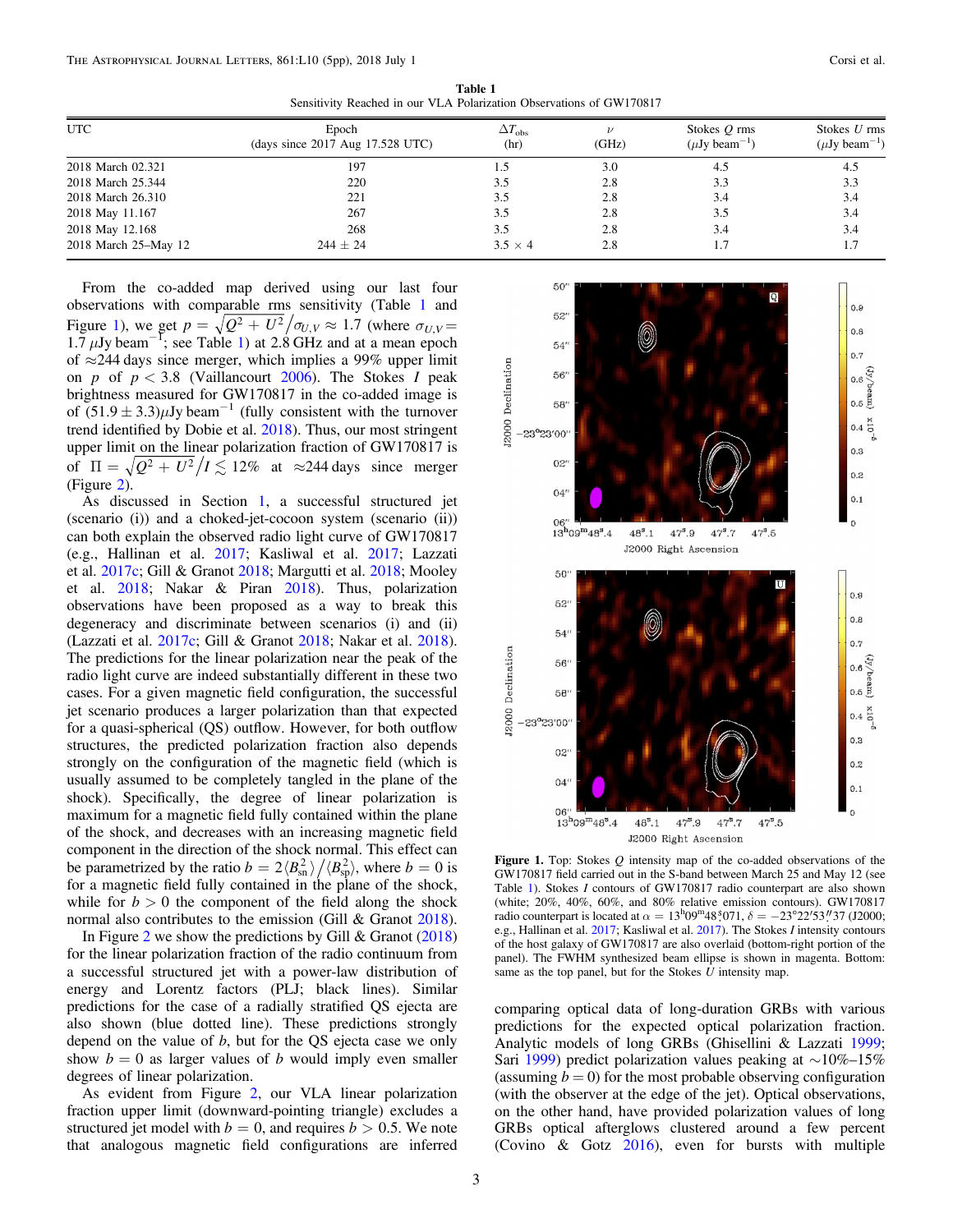<span id="page-3-0"></span>

**Figure 2.** VLA upper limit on the linear polarization fraction  $\sqrt{Q^2 + U^2/I}$  of the GHz radio flux of GW170817 (downward-pointing triangle) compared with different theoretical predictions for the power-law structured jet model (PLJ; black), and for a quasi-spherical ejecta (QS; blue). These predictions are by Gill & Granot (2018). For the models here plotted,  $b = 0$  represents the case of a magnetic field completely contained in the plane of the shock, while  $b > 0$  is for a magnetic field with a component in the direction of the shock normal also contributes. See the text for discussion.

observations spanning the entire afterglow evolution (e.g., Greiner et al. [2003;](#page-4-0) Wiersema et al. [2012](#page-4-0)). Finally, we note that our upper limit on the radio linear polarization fraction of GW170817 cannot constrain the QS ejecta scenario, even in the most optimistic case of a magnetic field fully confined in the plane of the shock  $(b = 0)$ .

## 4. Summary and Conclusion

We have presented the first observational constraint on the ≈3 GHz linear polarization fraction of GW170817 radio continuum. Thanks to the excellent point source sensitivity of the VLA, we are able to unambiguously rule out the most optimistic predictions for the linearly polarized radio flux expected within a successful structured jet scenario. We have also shown that, under the hypothesis that a successful structured jet did indeed form in GW170817, the magnetic field behind the shock cannot be fully contained within the plane of the shock. Instead, a significant component of the magnetic field in the direction perpendicular to the shock plane is required to reconcile theoretical predictions with our observational upper limit.

Even though GW170817 is a relatively nearby event  $(d_L \approx 40 \text{ Mpc})$ , its faint radio emission ( $\sim 10^{26} \text{ erg s}^{-1} \text{ Hz}^{-1}$ peak spectral luminosity density at  $\approx$ 3 GHz) does not allow us to constrain the degree of linear polarization of the radio continuum down to a level that could probe the QS ejecta formed in a choked-jet scenario. More stringent constraints on this scenario may be achieved via direct Very Long Baseline Interferometry (VLBI) imaging of the merger ejecta.

With the advanced LIGO and Virgo detectors now scheduled to start their third observing run (O3; Abbott et al. 2016), we expect to soon have more opportunities for probing the possible variety of radio afterglows from NS–NS (or black hole–NS) mergers. The luminosity of the radio counterparts of these events will depend on several factors, including the interstellar medium (ISM) density, the total energy in the fastest ejecta, and the viewing geometry. If a compact binary merger with a radio afterglow twice as bright as GW170817 were to be

discovered, the VLA could probe linear polarization fractions below  $\approx$ 10%. At this level, the absence of linear polarization is likely to challenge strongly the successful structured jet hypothesis (assuming an outflow geometry and viewing angle similar to that of GW170817).

Finally, looking further into the future, when advanced LIGO and Virgo will be reaching their nominal sensitivities and discovering NS–NS mergers up to  $\approx$ 120–190 Mpc (Abbott et al. 2016), detecting radio counterparts as faint as GW170817 will require radio arrays  $\approx 10 \times$  more sensitive than the VLA. In this respect, the next-generation Very Large Array (ngVLA; Murphy [2017](#page-4-0)) may offer us a unique opportunity to probe the different ejecta structures via radio polarimetry.

The National Radio Astronomy Observatory is a facility of the National Science Foundation operated under cooperative agreement by Associated Universities, Inc. We thank the VLA director's office and schedsoc for approving and promptly executing the observations presented in this study. A.C. and D.C. acknowledge support from the National Science Foundation (NSF) CAREER award #1455090. A.C. thanks Drew Medlin and Jose Salcido for helpful discussions on the VLA automated calibration pipeline, and on polarization calibration in CASA. A.C. is grateful to Roger Blandford for suggesting to carry out radio polarization observations of GW170817 in the radio. A.C. also acknowledges participation in the GROWTH (Global Relay of Observatories Watching Transients Happen) project (National Science Foundation PIRE grant No. 1545949). D.K. was additionally supported by NSF grant AST-1412421. D.L. acknowledges support form the NASA ATP grant NNX17AK42G. K.P.M. is currently a Jansky Fellow of the National Radio Astronomy Observatory.

# ORCID iDs

Alessandra Cors[i](https://orcid.org/0000-0001-8104-3536) @ [https:](https://orcid.org/0000-0001-8104-3536)//orcid.org/[0000-0001-8104-3536](https://orcid.org/0000-0001-8104-3536) Gregg W. Hallinan C[https:](https://orcid.org/0000-0002-7083-4049)//orcid.org/[0000-0002-7083-4049](https://orcid.org/0000-0002-7083-4049) Davide Lazzati @ [https:](https://orcid.org/0000-0002-9190-662X)//orcid.org/[0000-0002-9190-662X](https://orcid.org/0000-0002-9190-662X) Kunal P. Mooley **the [https:](https://orcid.org/0000-0002-2557-5180)**//orcid.org/[0000-0002-2557-5180](https://orcid.org/0000-0002-2557-5180) Eric J. Murph[y](https://orcid.org/0000-0001-7089-7325) the [https:](https://orcid.org/0000-0001-7089-7325)//orcid.org/[0000-0001-7089-7325](https://orcid.org/0000-0001-7089-7325) Dario Carbon[e](https://orcid.org/0000-0002-6575-4642) illus: //orcid.org/[0000-0002-6575-4642](https://orcid.org/0000-0002-6575-4642) David L. Kaplan @ [https:](https://orcid.org/0000-0001-6295-2881)//orcid.org/[0000-0001-6295-2881](https://orcid.org/0000-0001-6295-2881) Tara Murph[y](https://orcid.org/0000-0002-2686-438X) <sup>●</sup> [https:](https://orcid.org/0000-0002-2686-438X)//orcid.org/[0000-0002-2686-438X](https://orcid.org/0000-0002-2686-438X) Shrinivas R. Kulkarni @ [https:](https://orcid.org/0000-0001-5390-8563)//orcid.org/[0000-0001-](https://orcid.org/0000-0001-5390-8563) [5390-8563](https://orcid.org/0000-0001-5390-8563)

Kenta Hotokezaka **[https:](https://orcid.org/0000-0002-2502-3730)//orcid.org/[0000-0002-2502-3730](https://orcid.org/0000-0002-2502-3730)** 

#### References

Abbott, B. P., Abbott, R., Abbott, T. D., et al. 2016, [LRR](https://doi.org/10.1007/lrr-2016-1), [19, 1](http://adsabs.harvard.edu/abs/2016LRR....19....1A) Abbott, B. P., Abbott, R., Abbott, T. D., et al. 2017a, [PhRvL,](https://doi.org/10.1103/PhysRevLett.119.161101) [119, 161101](http://adsabs.harvard.edu/abs/2017PhRvL.119p1101A) Abbott, B. P., Abbott, R., Abbott, T. D., et al. 2017b, [ApJL](https://doi.org/10.3847/2041-8213/aa91c9), [848, L12](http://adsabs.harvard.edu/abs/2017ApJ...848L..12A) Abbott, B. P., Abbott, R., Abbott, T. D., et al. 2017c, [ApJL,](https://doi.org/10.3847/2041-8213/aa920c) [848, L13](http://adsabs.harvard.edu/abs/2017ApJ...848L..13A) Alexander, K. D., Berger, E., Fong, W., et al. 2017, [ApJL,](https://doi.org/10.3847/2041-8213/aa905d) [848, L21](http://adsabs.harvard.edu/abs/2017ApJ...848L..21A) Alexander, K. D., Margutti, R., Blanchard, P. K., et al. 2018, arXiv[:1805.02870](http://arxiv.org/abs/1805.02870) Arcavi, I., Hosseinzadeh, G., Howell, D. A., et al. 2017, [Natur,](https://doi.org/10.1038/nature24291) [551, 64](http://adsabs.harvard.edu/abs/2017Natur.551...64A) Chornock, R., Berger, E., Kasen, D., et al. 2017, [ApJL,](https://doi.org/10.3847/2041-8213/aa905c) [848, L19](http://adsabs.harvard.edu/abs/2017ApJ...848L..19C) Coulter, D. A., Foley, R. J., Kilpatrick, C. D., et al. 2017, [Sci](https://doi.org/10.1126/science.aap9811), [358, 1556](http://adsabs.harvard.edu/abs/2017Sci...358.1556C) Covino, S., & Gotz, D. 2016, A&AT, [29, 205](http://adsabs.harvard.edu/abs/2016A&AT...29..205C) Cowperthwaite, P. S., Berger, E., Villar, V. A., et al. 2017, [ApJL,](https://doi.org/10.3847/2041-8213/aa8fc7) [848, L17](http://adsabs.harvard.edu/abs/2017ApJ...848L..17C) Dobie, D., Kaplan, D. L., Murphy, T., et al. 2018, [ApJL](https://doi.org/10.3847/2041-8213/aac105), [858, 15](http://adsabs.harvard.edu/abs/2018arXiv180306853D) Drout, M. R., Piro, A. L., Shappee, B. J., et al. 2017, [Sci,](https://doi.org/10.1126/science.aaq0049) [358, 1570](http://adsabs.harvard.edu/abs/2017Sci...358.1570D) Evans, P. A., Cenko, S. B., Kennea, J. A., et al. 2017, [Sci,](https://doi.org/10.1126/science.aap9580) [358, 1565](http://adsabs.harvard.edu/abs/2017Sci...358.1565E) Fong, W., Berger, E., Blanchard, P. K., et al. 2017, [ApJL,](https://doi.org/10.3847/2041-8213/aa9018) [848, L23](http://adsabs.harvard.edu/abs/2017ApJ...848L..23F) Ghisellini, G., & Lazzati, D. 1999, [MNRAS,](https://doi.org/10.1046/j.1365-8711.1999.03025.x) [309, L7](http://adsabs.harvard.edu/abs/1999MNRAS.309L...7G)